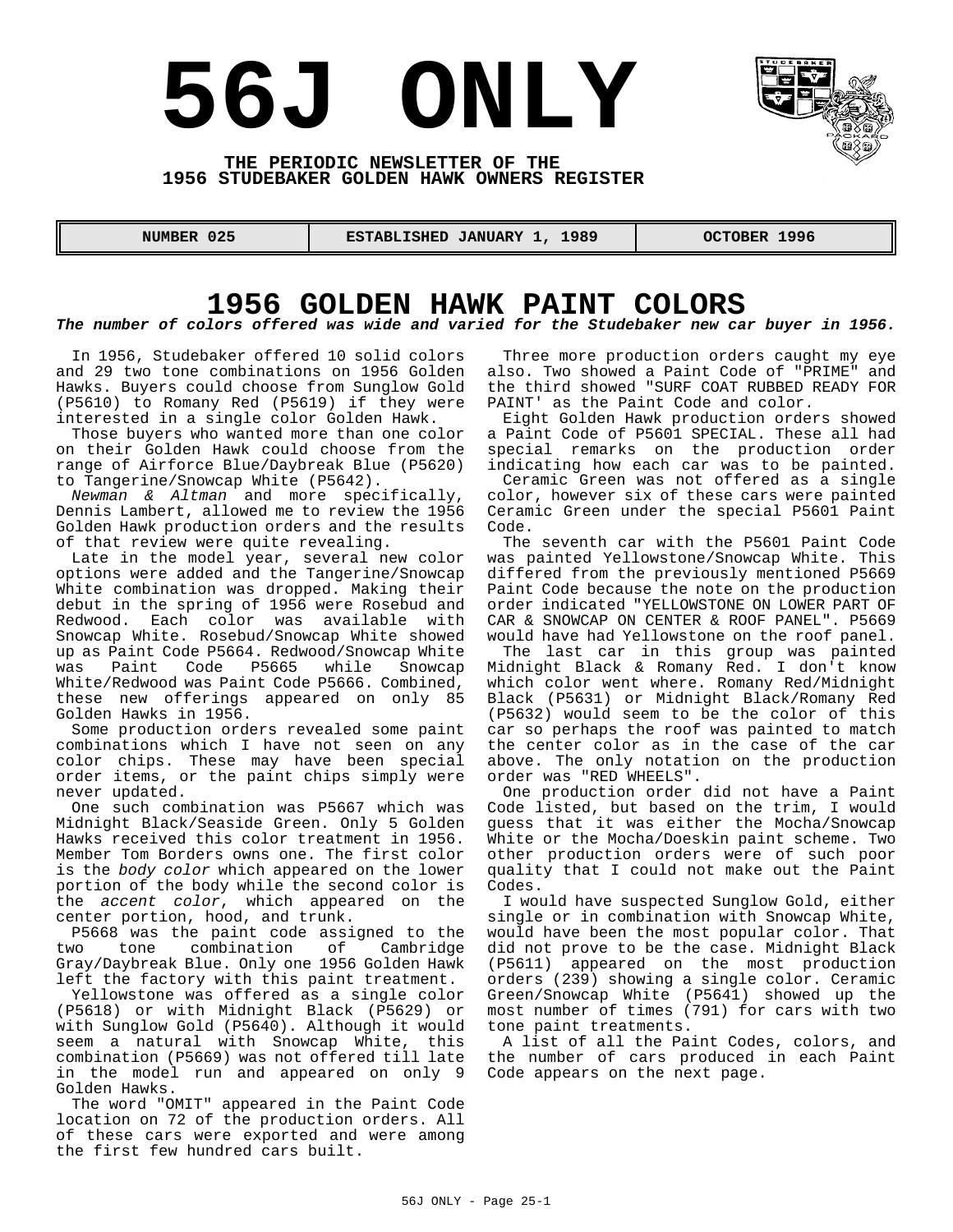#### **1956 STUDEBAKER GOLDEN HAWK PAINT STATISTICS TAKEN FROM THE PRODUCTION ORDERS**

|    |                               |                            |                              | SPECIAL (SEE NOTE 1 BELOW)   | P5601                                                                                                                                                                                                                                                                                                                                                                                                                                                                                                                                                                                                                                                                                                                                              |
|----|-------------------------------|----------------------------|------------------------------|------------------------------|----------------------------------------------------------------------------------------------------------------------------------------------------------------------------------------------------------------------------------------------------------------------------------------------------------------------------------------------------------------------------------------------------------------------------------------------------------------------------------------------------------------------------------------------------------------------------------------------------------------------------------------------------------------------------------------------------------------------------------------------------|
|    |                               |                            |                              |                              |                                                                                                                                                                                                                                                                                                                                                                                                                                                                                                                                                                                                                                                                                                                                                    |
|    |                               |                            |                              |                              |                                                                                                                                                                                                                                                                                                                                                                                                                                                                                                                                                                                                                                                                                                                                                    |
|    |                               |                            |                              |                              |                                                                                                                                                                                                                                                                                                                                                                                                                                                                                                                                                                                                                                                                                                                                                    |
|    |                               |                            |                              |                              |                                                                                                                                                                                                                                                                                                                                                                                                                                                                                                                                                                                                                                                                                                                                                    |
|    |                               |                            |                              |                              |                                                                                                                                                                                                                                                                                                                                                                                                                                                                                                                                                                                                                                                                                                                                                    |
|    |                               |                            |                              |                              | P5610                                                                                                                                                                                                                                                                                                                                                                                                                                                                                                                                                                                                                                                                                                                                              |
|    |                               |                            |                              |                              | P5611                                                                                                                                                                                                                                                                                                                                                                                                                                                                                                                                                                                                                                                                                                                                              |
|    |                               |                            |                              |                              | P5612                                                                                                                                                                                                                                                                                                                                                                                                                                                                                                                                                                                                                                                                                                                                              |
|    |                               |                            |                              |                              | P5613                                                                                                                                                                                                                                                                                                                                                                                                                                                                                                                                                                                                                                                                                                                                              |
|    |                               |                            |                              |                              | P5614                                                                                                                                                                                                                                                                                                                                                                                                                                                                                                                                                                                                                                                                                                                                              |
|    |                               |                            |                              |                              | P5615                                                                                                                                                                                                                                                                                                                                                                                                                                                                                                                                                                                                                                                                                                                                              |
|    |                               |                            |                              |                              | P5616                                                                                                                                                                                                                                                                                                                                                                                                                                                                                                                                                                                                                                                                                                                                              |
|    |                               |                            |                              |                              | P5617                                                                                                                                                                                                                                                                                                                                                                                                                                                                                                                                                                                                                                                                                                                                              |
|    |                               |                            |                              |                              | P5618                                                                                                                                                                                                                                                                                                                                                                                                                                                                                                                                                                                                                                                                                                                                              |
|    |                               |                            |                              |                              | P5619                                                                                                                                                                                                                                                                                                                                                                                                                                                                                                                                                                                                                                                                                                                                              |
|    |                               |                            |                              |                              | P5620                                                                                                                                                                                                                                                                                                                                                                                                                                                                                                                                                                                                                                                                                                                                              |
|    |                               |                            |                              |                              | P5621                                                                                                                                                                                                                                                                                                                                                                                                                                                                                                                                                                                                                                                                                                                                              |
|    |                               |                            |                              |                              | P5622                                                                                                                                                                                                                                                                                                                                                                                                                                                                                                                                                                                                                                                                                                                                              |
|    |                               |                            |                              |                              | P5623                                                                                                                                                                                                                                                                                                                                                                                                                                                                                                                                                                                                                                                                                                                                              |
|    |                               |                            |                              |                              | P5624                                                                                                                                                                                                                                                                                                                                                                                                                                                                                                                                                                                                                                                                                                                                              |
|    |                               |                            |                              |                              | P5625                                                                                                                                                                                                                                                                                                                                                                                                                                                                                                                                                                                                                                                                                                                                              |
|    |                               |                            |                              |                              | P5626                                                                                                                                                                                                                                                                                                                                                                                                                                                                                                                                                                                                                                                                                                                                              |
|    |                               |                            |                              |                              | P5627                                                                                                                                                                                                                                                                                                                                                                                                                                                                                                                                                                                                                                                                                                                                              |
|    |                               |                            |                              |                              | P5628                                                                                                                                                                                                                                                                                                                                                                                                                                                                                                                                                                                                                                                                                                                                              |
|    |                               |                            |                              |                              | P5629                                                                                                                                                                                                                                                                                                                                                                                                                                                                                                                                                                                                                                                                                                                                              |
|    |                               |                            |                              |                              | P5630                                                                                                                                                                                                                                                                                                                                                                                                                                                                                                                                                                                                                                                                                                                                              |
|    |                               |                            |                              |                              | P5631                                                                                                                                                                                                                                                                                                                                                                                                                                                                                                                                                                                                                                                                                                                                              |
|    |                               |                            |                              |                              | P5632                                                                                                                                                                                                                                                                                                                                                                                                                                                                                                                                                                                                                                                                                                                                              |
|    |                               |                            |                              |                              | P5633                                                                                                                                                                                                                                                                                                                                                                                                                                                                                                                                                                                                                                                                                                                                              |
|    |                               |                            |                              |                              | P5634                                                                                                                                                                                                                                                                                                                                                                                                                                                                                                                                                                                                                                                                                                                                              |
|    |                               |                            |                              |                              | P5635                                                                                                                                                                                                                                                                                                                                                                                                                                                                                                                                                                                                                                                                                                                                              |
|    |                               |                            |                              |                              | P5636                                                                                                                                                                                                                                                                                                                                                                                                                                                                                                                                                                                                                                                                                                                                              |
|    |                               |                            |                              |                              |                                                                                                                                                                                                                                                                                                                                                                                                                                                                                                                                                                                                                                                                                                                                                    |
|    |                               |                            |                              |                              |                                                                                                                                                                                                                                                                                                                                                                                                                                                                                                                                                                                                                                                                                                                                                    |
|    |                               |                            |                              |                              |                                                                                                                                                                                                                                                                                                                                                                                                                                                                                                                                                                                                                                                                                                                                                    |
|    |                               |                            |                              |                              |                                                                                                                                                                                                                                                                                                                                                                                                                                                                                                                                                                                                                                                                                                                                                    |
|    |                               |                            |                              |                              |                                                                                                                                                                                                                                                                                                                                                                                                                                                                                                                                                                                                                                                                                                                                                    |
|    |                               |                            |                              |                              | P5642                                                                                                                                                                                                                                                                                                                                                                                                                                                                                                                                                                                                                                                                                                                                              |
| 21 |                               |                            |                              |                              | P5664                                                                                                                                                                                                                                                                                                                                                                                                                                                                                                                                                                                                                                                                                                                                              |
|    |                               |                            |                              |                              | P5665                                                                                                                                                                                                                                                                                                                                                                                                                                                                                                                                                                                                                                                                                                                                              |
|    |                               |                            |                              |                              | P5666                                                                                                                                                                                                                                                                                                                                                                                                                                                                                                                                                                                                                                                                                                                                              |
|    |                               |                            |                              |                              | P5667                                                                                                                                                                                                                                                                                                                                                                                                                                                                                                                                                                                                                                                                                                                                              |
|    |                               |                            |                              |                              | P5668                                                                                                                                                                                                                                                                                                                                                                                                                                                                                                                                                                                                                                                                                                                                              |
|    |                               |                            |                              |                              | P5669                                                                                                                                                                                                                                                                                                                                                                                                                                                                                                                                                                                                                                                                                                                                              |
| 2  | 1                             | 1                          | $\sim$                       | NO PAINT COLOR LISTED        | PRIME                                                                                                                                                                                                                                                                                                                                                                                                                                                                                                                                                                                                                                                                                                                                              |
| 1  | 0                             | 1                          | $\sim$                       | COAT RUBBED READY FOR PAINT. | SURF                                                                                                                                                                                                                                                                                                                                                                                                                                                                                                                                                                                                                                                                                                                                               |
|    |                               |                            |                              |                              |                                                                                                                                                                                                                                                                                                                                                                                                                                                                                                                                                                                                                                                                                                                                                    |
|    | 118<br>56<br>8<br>5<br>1<br>9 | 1<br>2<br>0<br>0<br>0<br>1 | 20<br>54<br>8<br>5<br>1<br>8 |                              | SPECIAL (SEE NOTE 1 BELOW)<br>- #1006 SYMBOL BAG SNOWCAP WHITE AND<br>#1013 SYMBOL BAN YELLOWSTONE . 1 0 1<br>- #1000 SYMBOL BAA MIDNIGHT BLACK AND<br>#1003 SYMBOL BAD ROMANY RED . 1 0 1<br>- #1010 SYMBOL BAK CERAMIC GREEN 6 0 6<br>SU<br>SUNGLOW GOLD<br>SUNGLOW COLD/SONALS (FIRE 1.13 1989)<br>SINONCAP TELECK (FIRE 1.13 1999)<br>SINONCAP WHITE (1.13 1999)<br>CLEMBROOK GREEN (ATHEORY COLD (FIRE 2.13 1999)<br>CLEMBROOK GREEN (ATHEORY COLD COLD (FIRE 2.19 1999)<br>STAGE<br>TANGERINE/SNOWCAP WHITE 85 33<br>ROSEBUD/SNOWCAP WHITE .<br>REDWOOD/SNOWCAP WHITE<br>$\mathbf{r} = \mathbf{r}$<br>SNOWCAP WHITE/REDWOOD.<br>$\sim 10^{-10}$<br>MIDNIGHT BLACK/SEASIDE GREEN<br>CAMBRIDGE GRAY/DAYBREAK BLUE<br>YELLOWSTONE/SNOWCAP WHITE |

#### **NOTE 1 SPECIAL PAINT CODE P5601:**

THE FIRST CAR IS SERIAL 6033236. IT IS LISTED AS YELLOWSTONE ON LOWER PART OF CAR & SNOWCAP ON CENTER & ROOF PANEL. THIS DIFFERS FROM P5669 WHICH WOULD HAVE HAD THE YELLOWSTONE ON THE LOWER PART OF CAR & ROOF PANEL & SNOWCAP ON CENTER ONLY.

THE SECOND CAR IS SERIAL 6032714. THERE ARE NO OTHER NOTATIONS ON THE PRODUCTION ORDER EXCEPT "RED WHEELS". THIS WOULD INDICATE THAT THE LOWER BODY COLOR WAS PROBABLY ROMANY RED. PAINT CODE P5631 IS THE ROMANY RED/MIDNIGHT BLACK COMBINATION. PERHAPS THIS CAR HAD THE ROOF PAINTED TO MATCH THE CENTER COLOR BLACK LIKE THE CAR ABOVE.

THE OTHER SIX CARS SHOWED #1010 SYMBOL 'BAK' CERAMIC GREEN. THE SERIAL NUMBERS ARE 6032436, 6032786, 6032890, 6033011, 6033124, AND 6033270.

#### **NOTE 2 TOTAL: (\* P5620 & P5638)**

TWO CARS, SERIAL NUMBERS 6030726 (P5620) & 6031367 (P5638), WERE SCRAPPED AND CANCELED FROM THE PRODUCTION RECORDS. SOUTH BEND PRODUCTION WAS 3470 FOR A COMBINED TOTAL OF 4071.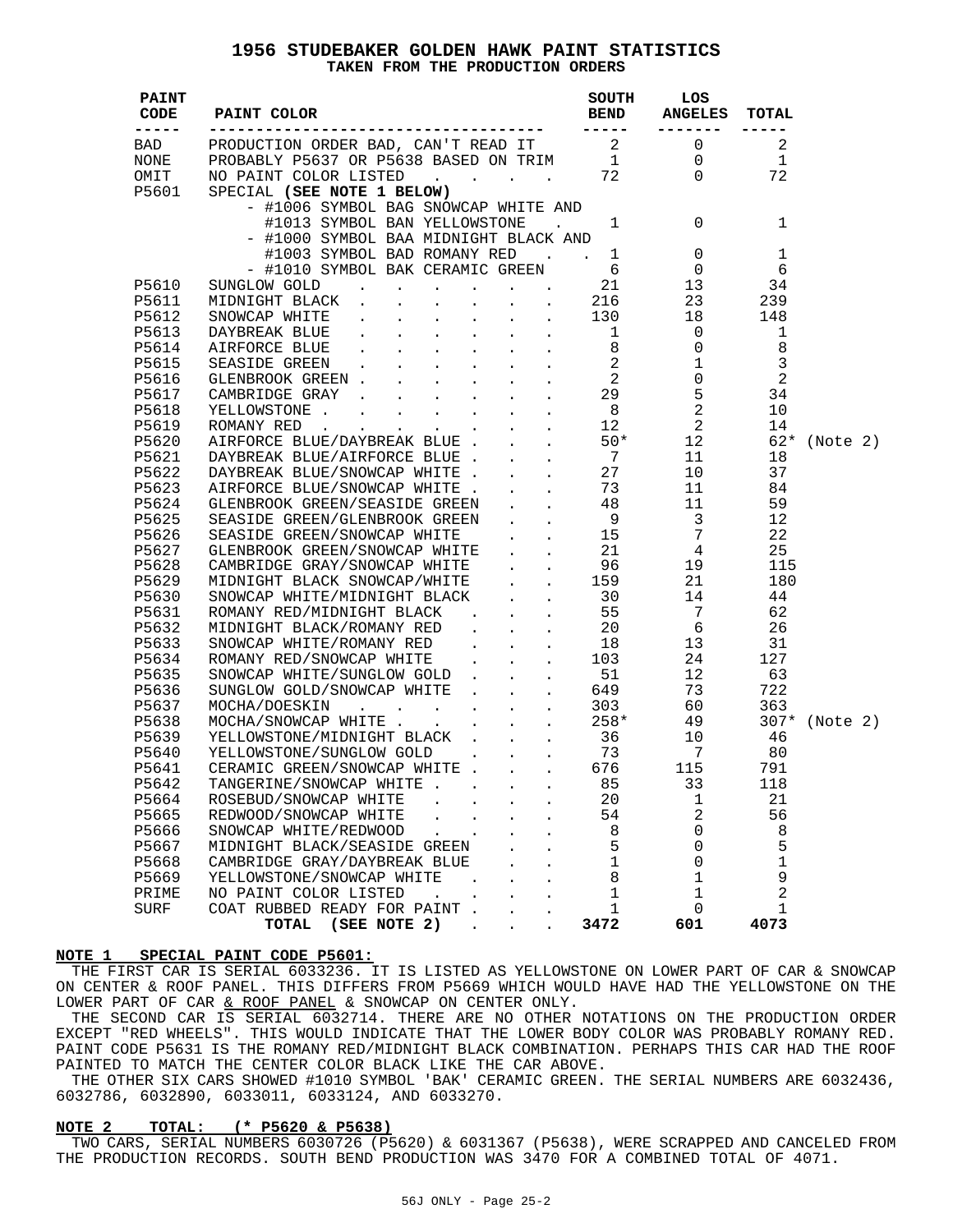## **MODERN PAINT FINISHES**

#### *Studebaker colors may still be available in new modern finishes.*

Many years ago, perhaps as many as 10, I read a Tech Tip from Harold Hoag in the Minnesota Region's newsletter. Harold suggested that Acrylic or Polyurethane paint was available in place of the original Dulux paint.

Even if you don't have a new paint formula for the original color, you could send the<br>original Dulux paint formula, or the original Dulux paint formula, or the Studebaker "Color Name" for the particular year to:

*Ditzler Automotive Finishes P. O. Box 3510 Troy, Michigan 48084 c/o Color Library Service* Ask for Color Offset Service and include a

I remember writing to *Ditzler* concerning the Mocha/Doeskin combination, but they had no matching formula. They may have formulas for some of the other colors.

SASE.

I did, however, find paint in Acrylic Enamel for both Mocha and Doeskin from Ray Winstead of North Carolina. In talking to Ray, he told me he could match any color back to the early part of the century. I mentioned him in issue #005 and the address once again is:

> *Automotive Paints Ultd. Route 1 Box 108T Roxboro, N.C. 27573 Tel. 919-599-5155*

Ray has paint charts for virtually every car and all you need to do is tell him the year and the color.

### **3472 + 601 = 4071**

*The mystery of the two missing 1956 Golden Hawks is finally solved.*

Once again I must extend my thanks to *Newman & Altman* and Dennis Lambert for allowing me

to review the production orders for the 1956 Golden Hawks. That research led to my solving a problem that has puzzled me for several years.

The serial numbers of cars produced at South Bend ran from 6030001 to 6033472. Those cars assembled at Los Angeles had serial numbers in the range of 6800001 to 6800601.

Once I learned that, I have had trouble getting the numbers to add up. Every source I have read indicates that 4071 Golden Hawks were produced in 1956. No matter which method I used, 3472 + 601 always added up to 4073.

The first two South Bend Golden Hawks had the words "SHOW CAR" shown on their production orders. I thought that perhaps these two cars were somehow not counted in the production totals.

The production orders provided the answer and now the mystery is finally unraveled. Two cars were scrapped and/or otherwise canceled from the production records.

The first car was serial 6030726 with a final assembly date of 12-10-55. The body number was 1018 and engine number was S1068.

A note on the production order read "TAKE ABOVE SERIAL & SCRAP: BODY SCRAPPED. CHASSIS MATERIAL RETURNED TO PRODUCTION." No other notations were on the production order which showed a complete list of accessories and a Paint Code of P5620 Airforce Blue/Daybreak Blue.

The second car was serial 6031367 with a final assembly date of 1-18-56. The body number was 1731, engine number was S2532, and the destination was Pratt, Kan.

A note on the production order read "CAR ON ABOVE SERIAL TO BE DISMANTLED & SERIAL NO. 6031367 TO BE DESTROYED. PLEASE CANCEL THIS CAR FROM YOUR RECORDS." No other notations were on the production order which also showed a complete list of accessories and a Paint Code of P5638 Mocha/Snowcap White.

No explanation for the disposition of these two 1956 Golden Hawks was shown anywhere on their production orders. The reason will probably never be known to us, but it does clear up the question how  $3472 + 601 = 4071$ .

#### **NO DUES IS GOOD DUES**

*A change will be made for new members to purchase back issues.*

With a membership total that now exceeds 200, the growth of our club has far exceeded my<br>expectations. Initially, I expectations. Initially, I



expected our membership to peak at between 40 and 60 owners. I had no idea that there were so many 1956 Golden Hawks still around.

Although I have been pleasantly surprised, one thing I hadn't planned for was the need to reprint back issues each time someone sold his car and the new owner registered with me. (NOTE: See Robert Weber's letter below).

I am flattered that former owners want to keep their back issues, but it generates a double expense for me. The only solution I can think of is to charge for any back issues from now on. If anyone has an idea on this, I'd like to hear from you.

For the past few years, I have settled into a pattern of producing a newsletter every 4 months. There simply hasn't been as much input from you as during the first several years. Consequently, I've been filling these pages with information of a historical, rather than a technical, nature.<br>The fewer mailings has

The fewer mailings has cut down considerably on the expenses. That, and the bountiful contributions so many of you have made, has allowed me to keep our club, dues free. Thank you for you generosity. Some of you have given far more than, what I would consider, a fair cost of dues.

Contributions, including *self stick* postage stamps, will always be greatly appreciated.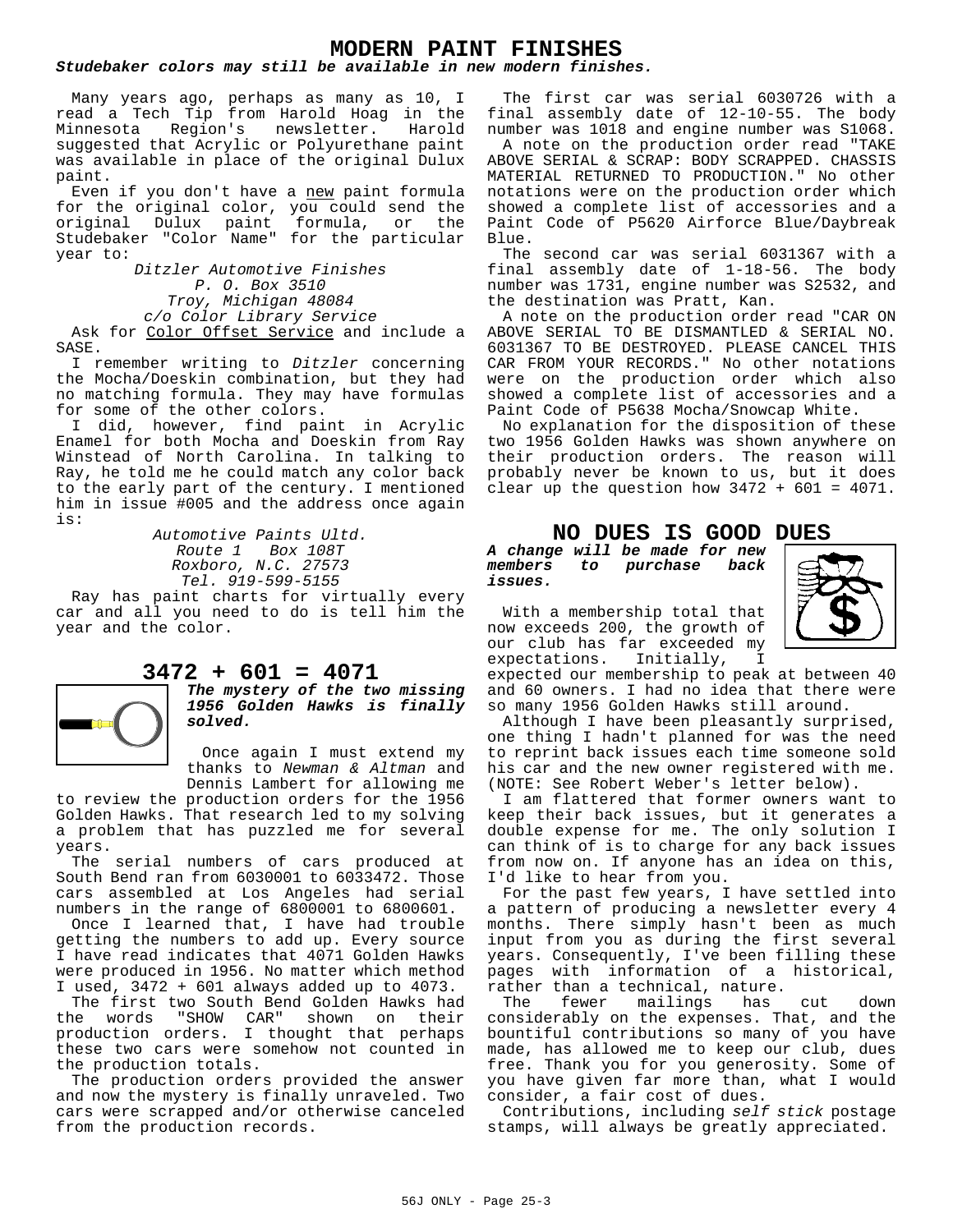#### **FIFTIES MUSCLE**

*1956 Golden Hawk is included in a new Classics International book from Mike Mueller.*

By Frank Ambrogio



In early 1995, I received a note from *SDC's Turning Wheels Almanac Editor,* Richard Richard suggested I<br>contact Mike contact Mueller of Lakeland, Florida who was compiling information for a new book he was writing on muscle cars of the 1950s. I wrote to Mike

and sent a picture of my car. In May, Mike came over and we spent the next four or five hours

together doing "the shoot".

First we searched the local area for a suitable location. I made suggestions as to some areas I thought were nicely wooded while he drove. He settled on a site just two miles from our home.

We returned home to pick up the Golden Hawk and he followed me to the location he had selected. He set up his camera equipment and directed me to bring the car over to the area in front of the camera.

For approximately one hour, I kept moving the car while he snapped one shot after another. A typical scenario would be for me to jump in and start the car, back up about 10 feet, pull forward about 9 feet 11-1/2 inches and turn the wheel about 1/8 turn. He must have used about 5 rolls of film while I lost about 5 pounds.

I never appreciated power steering more than on that warm May day. Without it, Mike's navel might now occupy the location formerly reserved for the grille emblem.

We finally finished the photo session and returned the featured car to the garage. Mike then bought lunch at the local *Denny's* where I regained the 5 pounds. Mike was easy to talk to, seemed quite knowledgeable, and very personable.

I had a great time that day and learned to appreciate what goes into the making of a book of this type. I received a complimentary copy of the book a little over a year later on June 27, 1996.

The book is titled *FIFTIES MUSCLE The Dawn of High Performance* and features a 1955 Chrysler C-300 on the softbound cover. A listing of the owners and the cars appears on page 9. I was slightly amused when I saw the photo of our car on page 107. After all the maneuvering on that day last year, only one photo of the car and one photo of the engine were used.

The book contains 128 pages and the price is \$19.95. It is available through quality

bookstores everywhere and is published by *Motorbooks International, PO Box 1, Osceola Wi 54020-0001, phone 1-800-826-6600*.

Other Studebakers featured in the book are a 1955 President Speedster owned by Harold Goepferich of Dallas Center, Iowa and a 1957 Golden Hawk owned by Don McCullen of Gainesville, Florida.

The book is very good reading especially for those who enjoy the performance and styling of cars from the 1950s.

On August 13, I received a package from Mike Mueller. Inside was a 1997 calendar called *American Classics* with the Golden Hawk pictured as the March feature car. The calendar is from *Avalanche Publishing*. P.O. Box 11028, Carson California 90749-1028, phone 310-223-1600.

#### **1956 GOLDEN HAWK AUTHENTICITY GUIDE**

*New Guide to help the 1956 Golden Hawk restorer will be available in November*.

A two year project is about to conclude with the production of the new *1956 Studebaker Golden Hawk* Authenticity Guide. knowledge, this is the only such item ever produced for a Studebaker.



The guide's six sections contain details on the engine compartment, interior,

exterior, trunk interior, paint and accessories, and supporting documentation.

My thanks to *Richard Quinn* of Mokena, Illinois, *Newman & Altman* of South Bend, Indiana, *Doug Hughes* of Westchester, California, *Rene Harger* of Knoxville, Tennessee and all of you who took the time to answer the questionnaire I sent out in 1994.

The guide contains 30 color photos and a color copy of all the engine compartment decals and tags. I had originally hoped to be able to offer this work for around \$5.00 - \$7.00 but when I decided on the color pages, my costs more than doubled.

I kept trying to find ways to reduce the cost, but I finally gave in to the inevitable when I saw a Packard advertisement from 1915. The ad proclaimed, "*Price is Secondary. We build always to the highest attainable quality, and the price is fixed by the production cost."* I liked that slogan and even though I couldn't follow it to the letter, the color pages, and the higher price, were added.

There are many items discussed in the Guide, but often, a definitive answer is not always presented. In most cases I have simply stated what appears to be the norm. I used articles from magazines of the period, Studebaker notes and literature, original production orders, parts catalogs, and your answers to the questionnaire.

The *Guide* should be useful to anyone needing help with a 1956 Golden Hawk restoration. See the *56J Club Items* section at the end of this issue. The \$12.00 price includes S/H.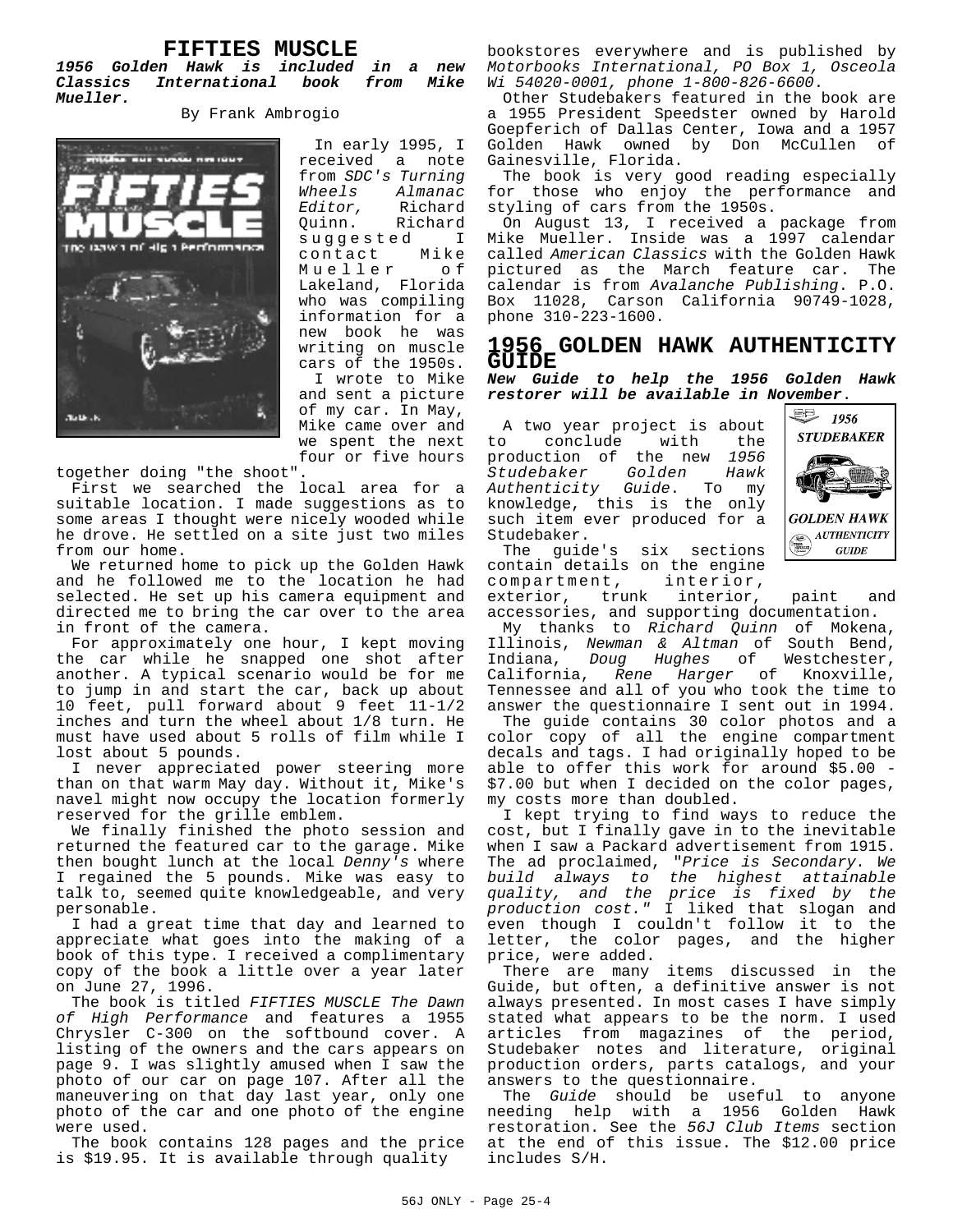#### **HOODS**

#### *A look at the variations used on Hawk models.*

Member Richard Kaufmann of<br>Tucson, Arizona Tucson, Arizona<br>brought up a up a question on the correct hood for



the 1956 Golden Hawk. I thought I had covered this point some time ago, namely in issue #005.

1957-58 GH

Upon checking the back issues, I could find no reference to this item. I apologize for the omission as this subject has been a puzzle for many owners.

Member Bob Edwards of Jacksonville, Florida first brought this item to my attention at the 1983 national *Studebaker Drivers Club* meet in South Bend, Indiana. He pointed out that a Mocha/Doeskin 56J located in the motel parking garage was sporting a hood from a 1957-1961 Hawk model.

The hood for the 1956 model Hawks (Flight, Power, Sky, and Golden) was produced during the 1956 model year only. There is a small raised area just behind the ornament. In the figure above, the hood on the left shows the raised area under the ornament.

In 1957, and continuing on the pillared coupes through 1961, the raised area went all the way back to the cowl edge of the hood. This is shown in the center of the three hoods pictured.

The 1957-58 Golden Hawks used a third hood variation with a hole cut in the top to accommodate the supercharger. This entire area was then covered with an overlay which also went all the way back to the cowl edge. The 1957-58 Golden Hawks did not use the hood ornament, but instead had a small "V" on the front of the overlay.

Although the difference in the three hoods is quite obvious, most people never notice until the variations are pointed out to them.

#### **TACHOMETER CONVERSION**

*APT Specialists can convert your tachometer to electric circuitry.*

I had the tachometer from one of my cars converted to operate without the use of the sending unit.

This process was reported in issue #014 a few years ago. *APT Specialists, Inc* can do the job for about \$150.00. That is about the going price of a New Old Stock sending unit.

Though not recommended for the purist who wants to keep his car correct, it is a better working alternative to the distributor mounted sending unit.

The previous owner of my car removed the sending unit in the early sixties so the tachometer has never worked since I purchased the car in 1983. Last year I installed a sending unit and then the car would not start. At that point, I decided to try the conversion.

The converted tachometer was returned with three wires coming from the rear case in place of the large cable and plug. The connections were for the ground, and power when the key is turned on. The third wire is connected to the negative side of the coil.

The tachometer appears stock in every way from inside the car. Under the hood, the only clue is the missing sending unit under the distributor cap. The tachometer has been working fine since June. I'll report any problems in future issues.

If anyone is interested in this conversion, call or write

> *APT Speedometer Specialists Inc. 9632 Humbolt Ave S. Bloomington, Minnesota 55431 612-881-7095*

#### **CARSOFT**

#### *Company offers computer disk graphics for use in newsletters, flyers, etc.*

In 1994 I purchased a set of computer disks from a company called *CARSoft, RD #1, Box 3694, Rutland, Vt 05701, Tel: 802-773-3526.* The disks contained graphic representations of cars and related automobile items.

Upon receiving the 10 disk package, I loaded the one entitled *Independents Vintage American* and viewed the various items. Each one is a separate file and the file is named to reflect the year and kind of car. One which caught my interest was named "56stugh".<br>Based

on the file name, I assumed this was a 1956 Studebaker Golden Hawk. When I viewed this file on the computer



screen, it was obviously not a 1956 Golden Hawk. It was instead a 1956 Sky Hawk as pictured here.

I assumed another file named "56stu2sk" would be a 1956 Sky Hawk, but instead it was a 1956 Power Hawk or 1956 Flight Hawk.

Hoping to set the record straight, I wrote to the owners, Karl & Tim Chevelier, explaining the difference between a Golden Hawk and a Sky Hawk. I also sent them a disk containing a side view and a 3/4 front view of a 1956 Golden Hawk. I mailed the package to them in March, 1995.

I never heard from them again until August, 1996 when they sent an announcement that they had some new disks to offer. Karl had a note of apology on the back of the announcement and stated that the artwork I had sent him was on one of the new disks. He had straightened out the problem, and thanked me for my help.

I ordered the new disks and looked at the file names. I could not find anything that indicated a 1956 Golden Hawk. I did however find two files called "Stude571" and "Stude572" which contained the two graphics I had sent.

If this sounds confusing, and it should, let me summarize so everyone will be up to speed on this. The graphic and the file name associated with each one is listed below: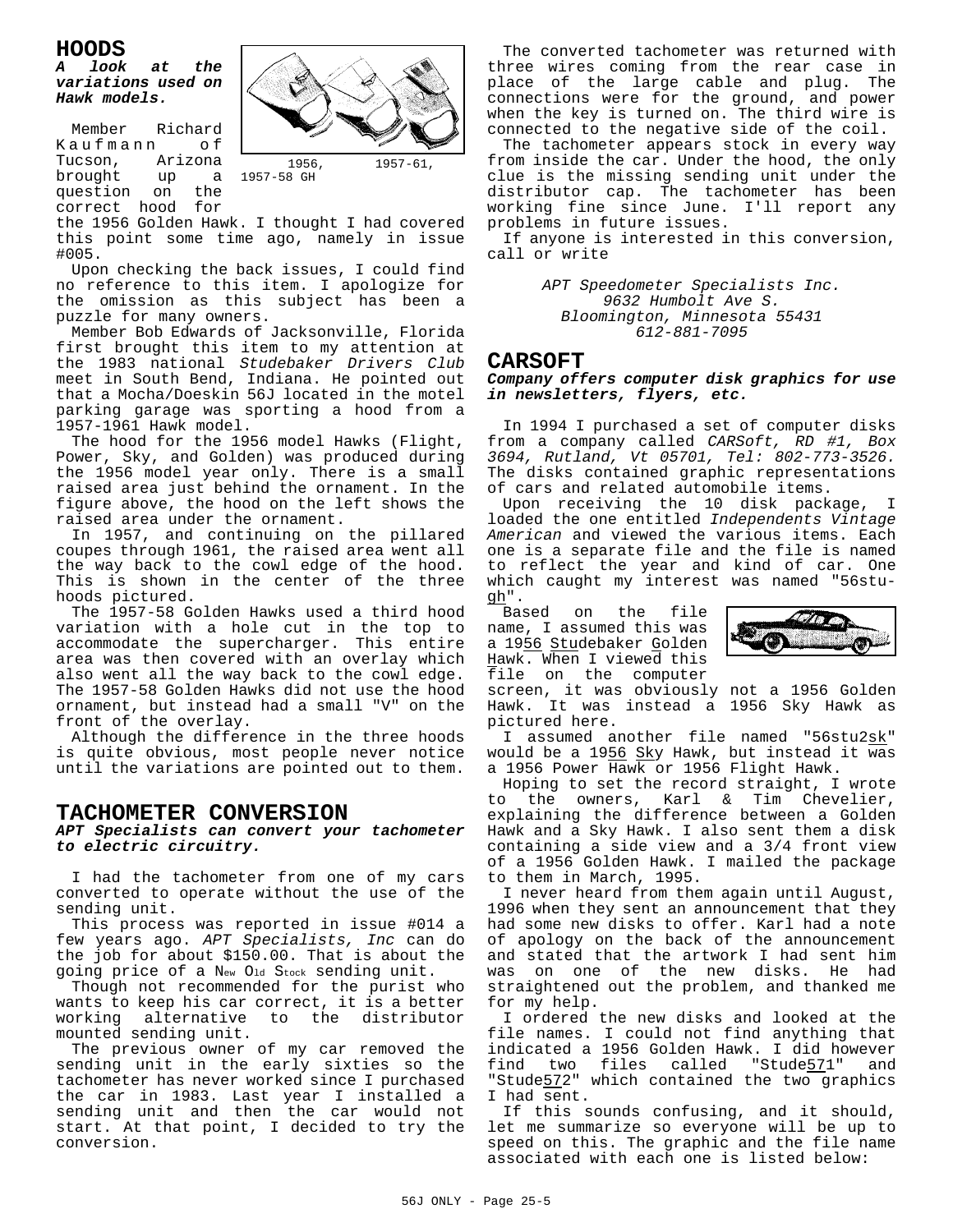| GRAPHIC |                        |    | FILE NAME |
|---------|------------------------|----|-----------|
|         | 1956 Flight/Power Hawk |    | 56Stu2sk  |
|         | 1956 Sky Hawk          |    | 56Stu-gh  |
|         | 1956 Golden Hawk       |    | stude571  |
|         |                        | Ωr | stude572  |

Actually, in spite of the above, Karl & Tim have put together a great package of auto related graphics which should be useful to many newsletter editors. Their handbook shows the graphics that are on each disk. Even if the file name might not correspond to the graphic, you should be able to find what you are looking for.

This concludes our lesson on Studebaker disk graphics. Can anyone guess the model car that is in the file named "55stu-cf"? I'm guessing it is a 1954 Packard Mayfair Sport Coupe.

#### **THE MAILBAG**

*Letters are always welcome. If you need help or offer advice, share it with the membership.*

*(Edited as required.)*



May 28, 1996

Last Friday, I sold my 1956 Golden Hawk to Jerry Johnson of Washington. Please forward your very good newsletters to him. I've enjoyed them greatly, with much information in them.

I will send him all of the back issues of *56J ONLY*. Thank you for all the hard work and newsletters. (**NOTE:** Robert also sent me Jerry's address. My thanks to Robert. By including his newsletters with the car, he did it right.)

#### **STAN JASON PINE ARIZONA** June 22, 1996 & August 24, 1966

Sorry to have taken so long in completing the questionnaire but the car was up in Seattle until last October and I just came upon your request as I was going through my file prior to resuming the restoration.<br>I had lost interest due to

interest due to the unavailability of the rear inner fin molding which thanks to Brent Hagen, I now have. I'm in the process of removing all of the stainless and chrome for polishing and replating and she'll soon be off to the body shop for repainting. The roof and sides are still in the original black, the hood, fins and trunk lid are in primer. The body and frame have no rust thanks to undercoating and Southern California weather. I'd planned to change from the original color, but since I was able to obtain N.O.S. front seat inserts from *S.M.S*. in Oregon (the back seat was like new having been covered with plastic since new), I decided to re-do it as original. I wish it had been the Mocha/Doeskin combination though.

In sorting through my junk, I came across the performance test in the April 1956 *Mechanix Illustrated* written by Tom McCahill. Especially interesting to me was the placement of the seat belt. Also I noticed that the oil filter is located next to the breather pipe. All this time I thought mine was stock - very large unit located in front of the radiator.

I obtained an acceptable back-up lamp(s) substitute from a motorcycle shop in Phoenix for \$10.00 each. They are the same diameter and shape but longer by about 1/4" and came with a red lens. My old lens fit perfectly. The following modifications were made on the new lamp:

Remove the mounting stud and socket and replace the stud with a 5/16" X 1-1/2" carriage bolt through which the head and shaft were drilled to accommodate the wiring. Remove the mounting washer from the old mounting shaft (ears ground off) and reassemble using the carriage bolt which fits the square hole in the old mounting washer.

Brent Hagen has been very helpful in my restoration pursuits as has been your excellent newsletter. I'm thankful for the *56J ONLY* publication and have utilized many of the helpful hints. A check is enclosed to help with the expenses.

#### **JERRY JOHNSON N. BEND WASHINGTON** July 7, 1996

Last month I purchased Bob Weber's 1956 Golden Hawk 6800190. For your records, I also own 6800275 which I am going to use as a parts car. Someone at sometime put in a 57 golden Hawk rear end. The engine is froze up bad.

I need some leads on parts availability for the Hawk. I am going to do a body off<br>restoration. This is not my first This is not my first restoration. My others have been Fords and Chevrolets.

The 1956 Golden Hawk has been in my dreams ever since 1958 when a 1956 Hawk driven by a blonde girl "out run" me in my non stock 1957 Bel Air Chevrolet.

#### **RICHARD O. KAUFMANN TUCSON ARIZONA** August 9, 1996

Just a few notes. I did fly over to the national meet at the Queen Mary the other week. Odd - not a 56J there??

Did meet a guy who said the hood on my 56J is not original. Said the true 56J had a bubble in back of the chrome scoop on top of the hood rather than the sweep going back to the cowl. Started looking at other cars there and only a couple had the bubble hoods. All the rest had full contours going back. Any info on this??

Went to order a complete set of shocks from NAPA, and the old #1007 and #1094 numbers seem to be dead. Now say the rear shocks are number 94080 and the front are #LE-1001. Looks like they will fit fine.

My 56J is out of the paint shop now and looks great. Went with a Cadillac gold lower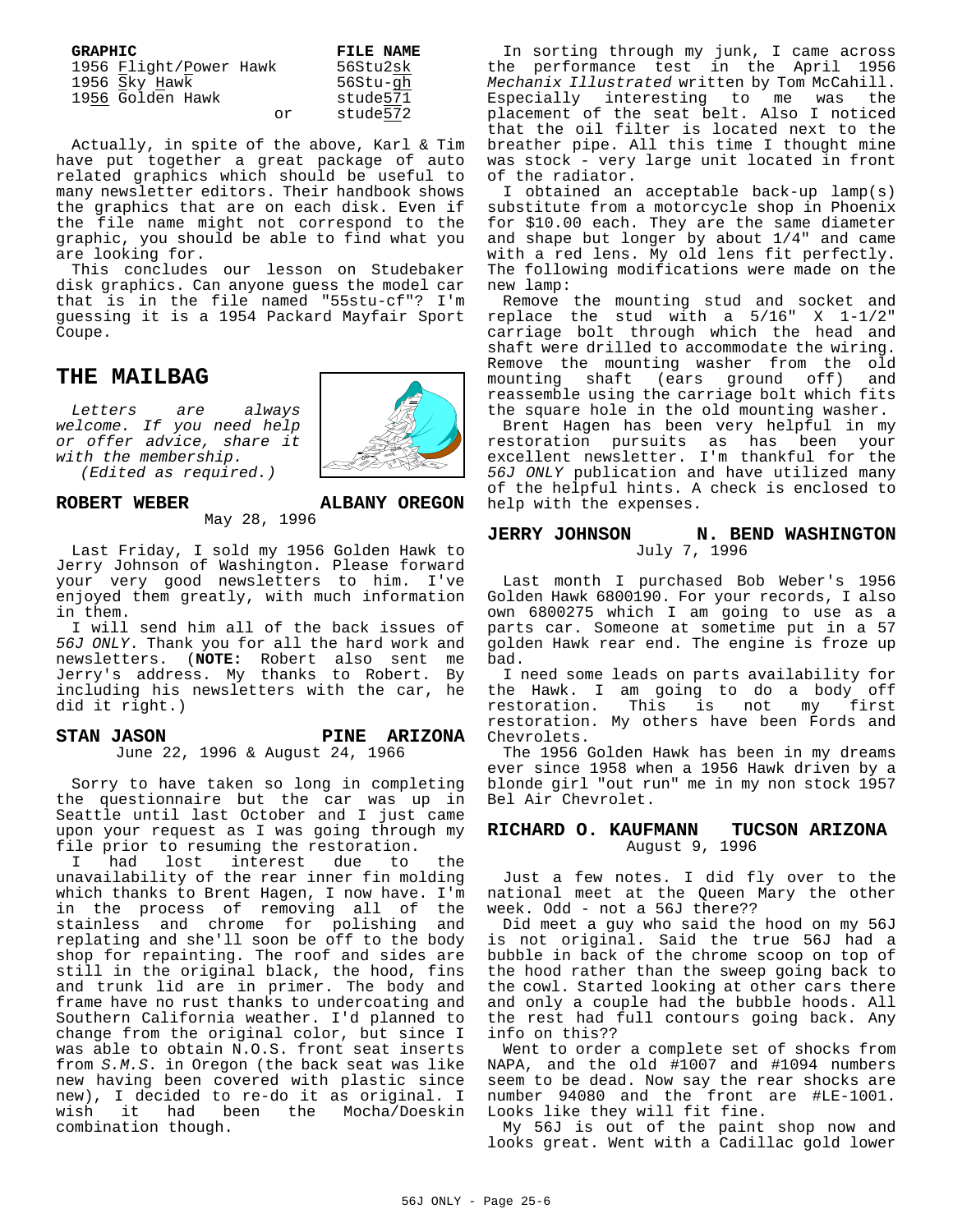and roof with an egg shell white in the middle. Not original but it looks right to me.

I think I figured out why the steering wheel seems to rumble. The left exhaust manifold is laying against the pitman arm. Looks like the motor mounts have let the engine shift and the pitman arm kept it from going further. Another project.

I did not get any wheel well stainless moldings with the car and after looking at the cars in Long Beach, think they really make the car stand out. I heard they are available but at a price. Found 3 out of 4 at a reasonable price, \$25 each except for the front right, which cost me \$100. I was told to expect to pay even more for the last one, so I should be happy. Of course we just got done filling up all the mounting holes in the fenders.

Getting ready to have the upholstery done now. The existing covers show some beading under the covers so I may have the original covers under them now. We will see in a couple of weeks.

#### GARY CAPWELL SALEM OREGON September 1, 1996 - September 18, 1966

It's been a busy summer, we've attended tons of Studebaker related meets and driven our old 56J lots of miles, most recently we displayed body # 96 at the Can-Am zone meet in Washington state. It was the only Golden Hawk of any kind there.

Our car is still in need of a paint job and interior, but is complete and functional mechanically. After noticing that no (0) 56J's attended the International Meet in Long Beach, we elected to register our spot primed, door panel-less old bird in the Can-Am for display, just so one would be represented on it's 40th birthday! It gets lots of attention where ever we drive it. Even with tons of gleaming chrome all around, it pulls in lots of admirers and curious younger Stude nuts.

We purposely parked in the "Stude related" area next to a 58 Packard wagon being displayed. This really had people bewildered, since the Packard had a supercharged 289 GH engine and our Golden Hawk, of course, had a Packard V-8!

We had a slight overheating problem on the way home from the meet but replaced the water pump after we arrived and remedied the problem. Also, the rear engine support cross member is in and does tend to interfere with the Packard trans oil dipstick tube. It causes a vibration noise to be transmitted to the body but still functions. Also I had to replace a rear motor mount which had broken.

I'm sure that by now you have heard all about our *Brooks Orphaned Car Meet*. Three 56Js were displayed, our Mocha and Doeskin early car, Brent Hagen's green and white late car, and Bob Thompson's green and white late car. Although their cars weren't present, three other 56J owners were on hand to view our cars and meet other owners. Although six 56J owners in one place at one time is a milestone for us, we had hoped to have more

cars and owners as kind of a mini western division 56J meet. We did have a great time and are very happy with the turn out we had.

Don Wagner was there to look at paint combo's for his 56J, only Bob Thompson's car sports a good paint job and the green is a lighter shade than original. Don has just got his body back on the frame, and is blasting along on his 56J frame off restoration, he seems to be even with me, ready for paint (ours will be a repaint in original colors) and interior. We will also be replacing a lot of glass and all weather stripping.

Next summer we hope to have our old bird in NEW feathers!!! Maybe Dons car will be sitting next to ours in the same shape!! Another car owner, who I know only as "Frenchie", has a Tangerine and white 56J that I'm really wanting to see. He said maybe next year, and that he is itching to drive it again too. I'm going to try to collect some paint chip sheets and would like to assemble some pictures of different color cars for members trying to decide on a color combo for their baby... Factory folders do the car no justice, and the colors are not easily pictured on the real car. I think this was a problem for salesmen, and buyers of Hawks, alike in the 50's.

Well, another winter of collecting parts and saving up money for further restoration work, is almost here. I'll try to write more consistently as time becomes more abundant!

#### **THOMAS HLUSIK BERLIN NEW JERSEY**

August 28, 1996 Frank, I am hoping you can help me find a turn signal switch, part # 533519, for my 56J. I've tried *Newman & Altman*, *Packard Farm* and all around my home town, but have had no luck.

Hopefully, someone will have one. The address is 6 Myers Ave, Berlin New Jersey 08009-9756.

#### **BRENT HAGEN PORTLAND OREGON** September 4, 1996

A friend here in the local Studebaker club gave me a calendar picture of your 1956 Golden Hawk . It is color and is 14" x 18". The company name on the calendar is *Ohio Willow Wood Company, Mt. Sterling, Ohio. phone 800-848-4930, FAX 614-869-4374*. Your car is on the page for Jan/Feb 1996.

Had a good summer. We didn't make it to L.A. for the International but Maureen and I went to our zone meet, the Pacific Can-Am in Puallup, Washington. Gary Capwell drove his 56J up from Salem, Oregon and new member Jerry Johnson drove one of his 56Js up from North Bend, Oregon. My 56J is waiting for a new radiator before taking any long excursions.

I have a jury rigged radiator from a Hawk with a Stude engine in right now. Anyone know of a radiator substitute from a newer car? I do plan to drive to an orphan car meet in Brooks, Oregon this weekend. What car would make a better orphan than a 56J? Hope to have 3-4 56Js at Brooks.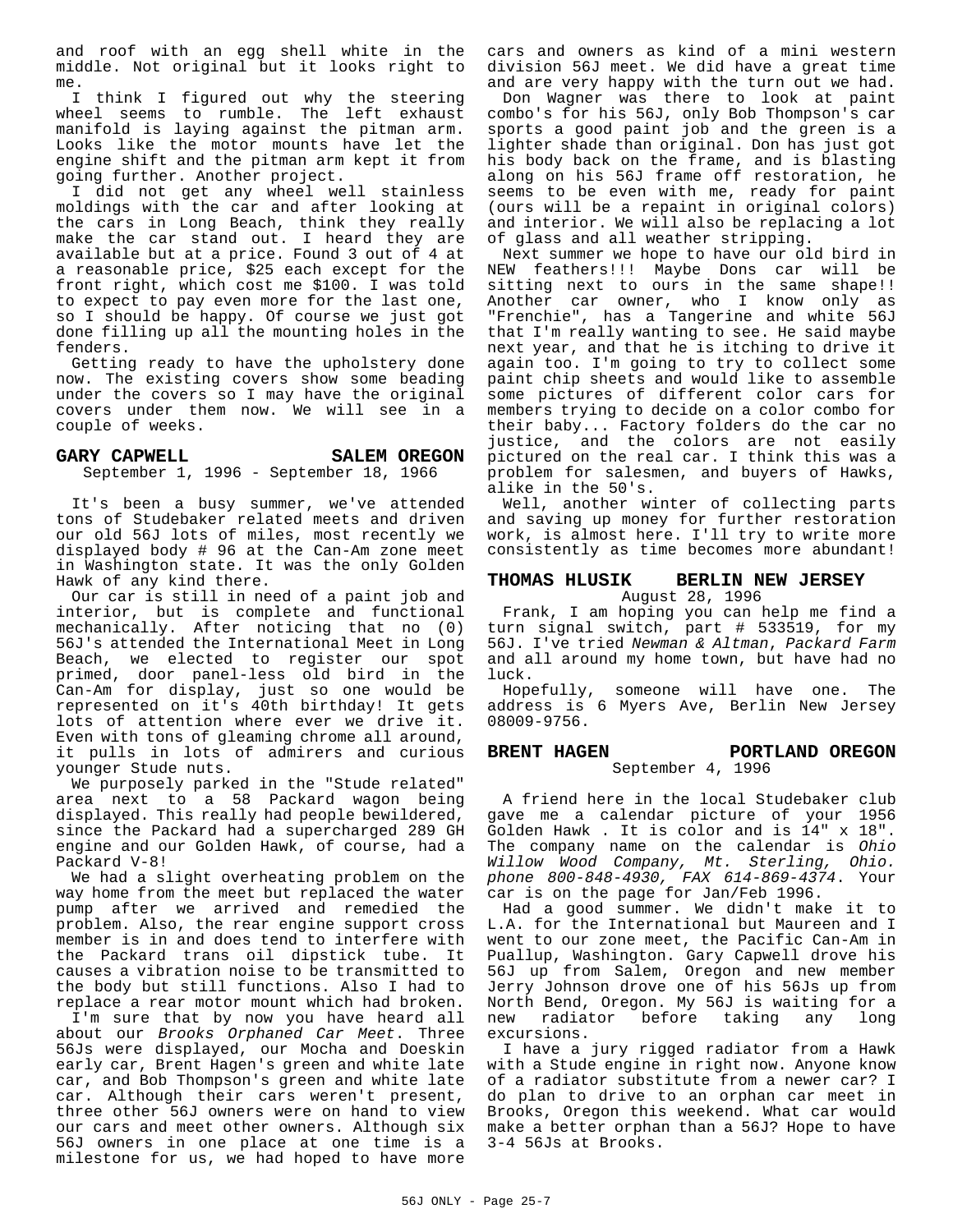Have you surveyed color combinations on 56Js and how many of each paint combination? *(EDITOR'S NOTE: Isn't it strange how things work out? I had been researching how many cars came in each paint scheme for the past three months and Brent's letter asking that very question arrived just a few weeks before this issue was printed. I sent him an advance copy of pages 1-2)*. I recently ran across some front fenders from a 56J that were painted Redwood poly. This color is not listed in the 1956 dealer paint & upholstery book and I have only found it on the 1956 Ditzler paint chips. These fenders had the *Studebaker* script and came off serial #6032883.

Another correction for your catalog on page 165 Group 1413 - Plate  $23-33$ . How many 56Js have you accounted for one way or another? Could I get a copy? Also, could you send a new roster?

I have heard of yet another 56J in the area. I will have to check out the numbers.

#### **HERE WE GROW AGAIN**

Please update your rosters as we welcome the following members. (NOTE: Due to our infrequent printing schedule, I have lost contact with several members who have moved and their post office forwarding order has expired. If you move, please remember me when you send out your change of address forms.)

- 234 Jerry Johnson P.O. Box 1215 N Bend, Washington 206-888-0506
- 235 Don Harmon 110 Highway 31 N. Austin, Indiana 47102
- 236 Jack Beasley P. O. Box 218 E. Ellijay, Georgia 305 706-276-2836
- 237 Jim & Elaine Pratt 421 Jungs Station Rd. St. Charles, Missouri
- 238 Doug Crall 865 Liberty Village Drive<br>Florissant, Missouri 314-839-8780 Florissant, Missouri

## *WHEEL ESTATE FOR SALE*

Due to our infrequent printing schedule, many ads may be quite old. The only way I know if an item is bought or sold is if one of the parties reports the transaction.

**1956 Golden Hawk**, usual floor rust, complete and new fenders installed \$2100. 1953 Starlight Coupe Commander, no rust, complete, \$1100. Lawrence Stewart, P.O. Box 25, Hartford Iowa 50118-0025, 515-989-7234.

**1956 Golden Hawk**, Jade Green/White, 352 engine, 3 speed/OD, Original interior (fair), wire caps, condition 3 (a 20 footer) Ron Johnson, 2625 Skokie Dr, Rockford Illinois 61108.

**1956 Golden Hawk**, Mocha/Doeskin, Ann Flynn, 6920 SE Clackamus Rd, Milwaukie Oregon 97222, 503-659-8372.

**1956 Golden Hawk**; serial #6031413, tinted glass, automatic, PS, PB, backup lights, seat belts, an air conditioner installed in trunk with ducts in front of rear window; also a rare continental extension kit has been installed. This car is complete and original, nothing has been done to it. The car does need to be restored to be perfect or to whatever level of restoration you may desire. I am now taking bids. I will sell the car to the highest bidder over \$5500. Terrell Goodspeed, 3735 SE Military Dr., San Antonio TX 78223 or 210-337-2018, 210-337-6371.

**1956 GOLDEN HAWK**, 500 CID Cadillac V-8 with Turbo 400 transmission. Red/White exterior with red velour interior. \$8,500 OBO. Jim Horton, 506 Rosebud Lane, Neptune Beach Fl 32266, 904-354-5925 (work) 904-241-8752.

**1956 SKY HAWK** parts car with Golden Hawk fins and check mark moldings. Car is complete except for the engine. It has all glass and trim and has a 289 crank, \$300 or I will trade for any 1912-1914 era Flanders literature. Nick Uhl, Oak Hill Recycling Center, 131 So. U.S. #1, P.O. Box 439, Oak Hill, Florida 32759, 904-345-3049.

**PARTING OUT '56 GOLDEN HAWK**, California car, solid body, frame, doors and sheetmetal. Packard 352 engines and Ultra-matic transmissions, axles, interior and exterior trim, some parts NOS. Also complete package for changing '56 GH manual transmission to Ultra-matic. Pair '57 Golden Hawk doors complete. Jim Bella, 25685 Lay Trail, North Liberty, IN 46554 or 219-289-9966.

**4 PACKARD V-8 ENGINES**; 1 Golden Hawk engine runs with stick shift overdrive setup; 1- G.H. V-8 turns freely; 1 - 374" & 1 - 352" engine disassembled. Will trade for ? reasonable. *Bill Hahn*, 543 Daytona Ave., Holly Hill, Fl 32117-3758, 904-255-6093.

**352 ENGINE** and 3 speed stick overdrive and clutch all together. Clutch and brake pedal, shift column all complete and ready to put in car, price \$1000.00. **2** sets of 56J steel plates that front motor mounts sit on, **2** middle frame crossovers (underneath middle of motor), 2 hood center grills (good motor), **2** hood center grills condition), **several** new old stock tail light lenses \$25.00 each. **I** also have a clear good title, serial # and body plate off a 56J if anyone is looking for one. Jimmie Facklam, 12300 W. 100th Pl., Lenexa, Kansas 66215, 913-492-4533.

**1955 PACKARD ENGINE** complete including starter, generator, oil filter, power steering pump, distributor, intake & exhaust manifolds, 4 barrel carburetor and auto transmission. Missing both valve covers, \$350.00 or best offer. Also, complete set of interior stainless for Sky Hawk, best offer. Denver W. Berkebile, R.D. #2 Box 140, Cherry Tree Pa 15724.

**PARTS**: 1956 trunk lid good condition \$300, original gasket set for 352 engine \$35, rear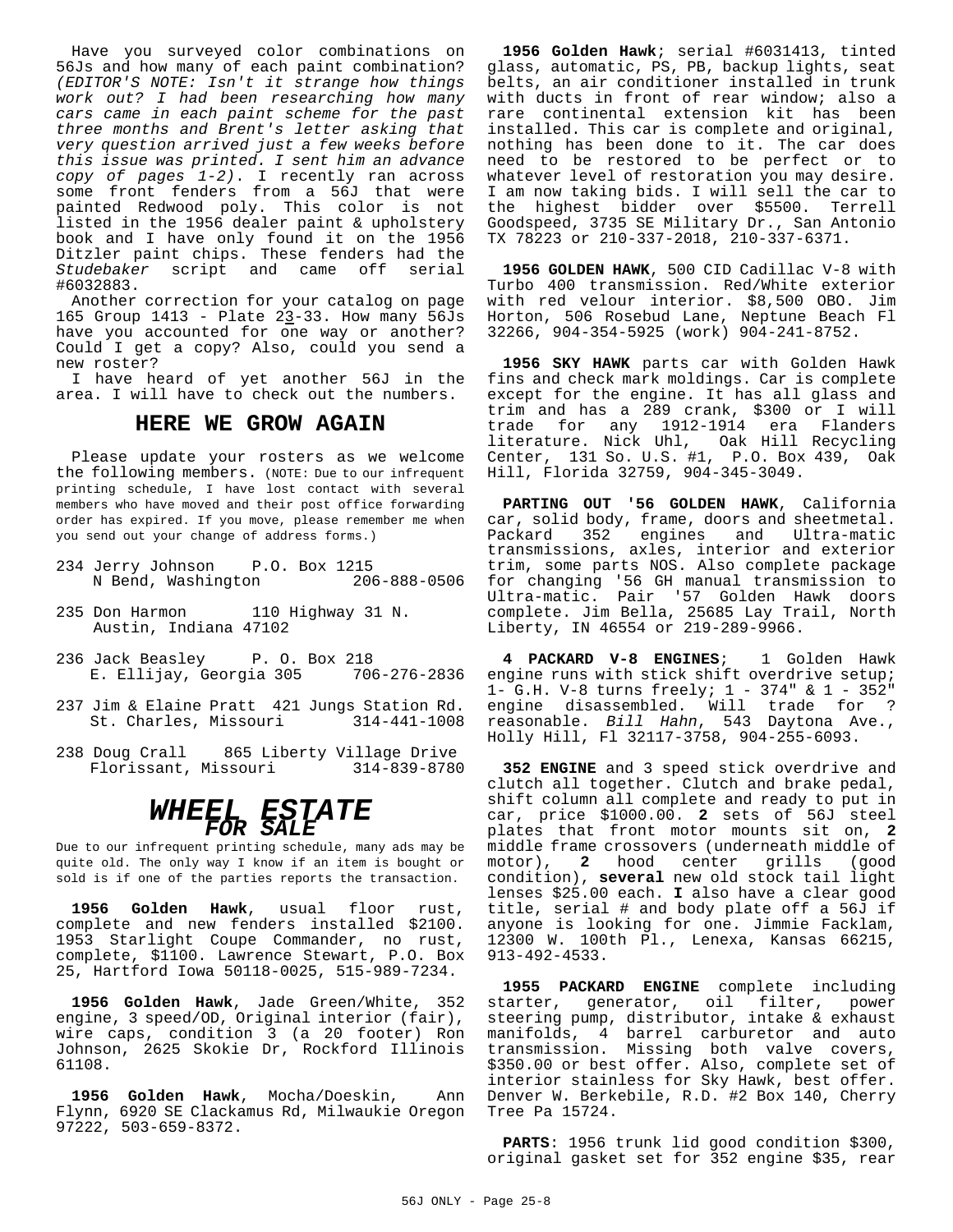bumper \$20, total \$355 plus shipping and packaging. James McKnight, 11810 W. 65th St., Sapulpa Oklahoma 74066, 918-227-2539.

Leather hood hold down belts. Save those hoods! Still \$25.00. Transmission dipstick gaskets, free with a SASE. Brent Hagen, 6220 S. E. 55th, Portland Oregon 97206-6800, 503- 771-0604

**NEW & USED** Studebaker & Packard parts. Mechanical, electrical, & trim. Large stock of Packard engine/transmission parts. Stephen Allen's Auto, 529 N. W. 58th Street, Gainesville, Florida 32607, 904-454-7200, 800-532-1236 (orders only please)

#### *WANTED*

Wanted: 1956 Golden Hawk, prefer one that is the Gold/White combination. Bob Lehman, 8940 Parkland Dr, El Paso, Texas 79925 Tel. 915-591-4020

Long time Studebaker owner wants a #1-2 rust free car 56J 3 speed/OD, prefer 374" Caribbean w/2-4 bbls. Pay a fair cash price and promise to give your pride and joy a good home and regular exercise. Jack Vines, 3227 East 28th Avenue, Spokane, Wa 99223, 509-535- 8610.

Wanted, 1956 Golden Hawk, send info with description and price to Richard Langlotz, 4384 Adrian Road, Cleveland, Ohio 44121, 216-382-1432.

Wanted, 1956 Golden Hawk, rust free original. Al Van Skaik, 2401 N. 35th St, Tampa Fl 33605, 813-247-6858, or 813-962-0054 (Fax).

Wanted: frame side bracket for the shift bellcrank for Ultramatic (1539851 - bracket, ... outer support). Gary Capwell 698 Thompson Av. N.E., Salem, Oregon 97301, 503-378-0161.

Wanted: clips for tachometer sending unit which hold the distributor cap to the base. Patrick Schafer, 7000 Signal, Philo, Ca 95466, 707-895-3722.

Wanted: New or good used shift indicator dial for ultramatic, part # 1539769. Robert Strait, 631 Susan Dr., Irwin, Pa. 15642, 412- 863-1087.

Wanted: Back-up lights, interior door panel stainless trim, right rear & left front wheel well trim pieces in excellent condition. Bill Ladroga, 60 Ft. Sumpter Dr., Holden, Ma 01520-2605, 508-829-9018.

#### **SPECIALTY ITEMS**

**Studebaker paints,** 1929-64, acrylic, enamel *Please include a SASE with tag,* and lacquer.

Automotive Paints Ultd. Route 1 Box 108T Roxboro, N.C. 27573 919-599-5155 (NC)

**Studebaker tachometers** converted to modern circuitry. We repair all American, foreign,

mechanical and electronic speedometers and tachometers, we remanufacture dials, odometers and printed glass. Call or write for more info and our free price list.

APT Speedometer Specialists Inc.

9632 Humboldt Ave S. Bloomington, Mn 55431 612-881-7095 7 days/nights

## **56J CLUB ITEMS**

*PROCEEDS ARE USED TO HELP MAINTAIN THE CLUB*

#### **MANUALS 1956 STUDEBAKER GOLDEN HAWK PARTS CATALOG.**

Taken from the 1953-58 Body Parts and the 1955-58 Chassis Parts Catalogs, Catalog contains only<br>1956 Golden Hawk parts and en<br>1956 Fractions. Subset of the parts<br>Trations. 320 pages illustrations. 320 pages of<br>specifications, illustrations, illustrations,



parts lists, alphabetic index, numeric index, plus separate lists for service bulletins, utility items, and accessory codes. The complete catalog is 3 hole punched and comes in a loose leaf folder with a color cover insert \$25.00.

#### **1956 STUDEBAKER GOLDEN HAWK AUTHENTICITY GUIDE.**

Most of the peculiarities are documented in this guide with 30 photos and all decals shown. The guide is divided into sections covering the engine, exterior,



interior, trunk, paint and accessories\$12.00

#### **DECALS/APPLIQUES**

| Air cleaner/oil bath, yellow/black \$4.00 ea. |             |  |
|-----------------------------------------------|-------------|--|
| Oil filler Cap, black w/buff                  | $$3.00$ ea. |  |
| Oil filter, red/black/gold                    | $$4.50$ ea. |  |
| W/Washer Motor, blue/chrome                   | $$4.00$ ea. |  |
| Valve cover, red/yellow (2 rqd)               | \$16.00~pr. |  |
| [Complete set (6 decals)                      | \$29.00]    |  |

**TAGS**

**Generator field terminal tag**, red \$ 1.50 ea. **Tachometer sending unit tag**, red \$ 3.00 ea.

#### **PATCH**

4-1/2" x 2-1/2" *1956 STUDEBAKER GOLDEN HAWK OWNERS REGISTER*. The official patch of our club. Can be sewn or glued to a cap or shirt. Red on white



**STEERING WHEEL COVER**

background. \$3.50 + SASE.

Black on white background. Slides over the top of the steering wheel, washable. \$15.00.



*patch, & decal (except valve cover) orders*.

#### **CLUB ROSTERS**

Please include a letter size SASE with your request.